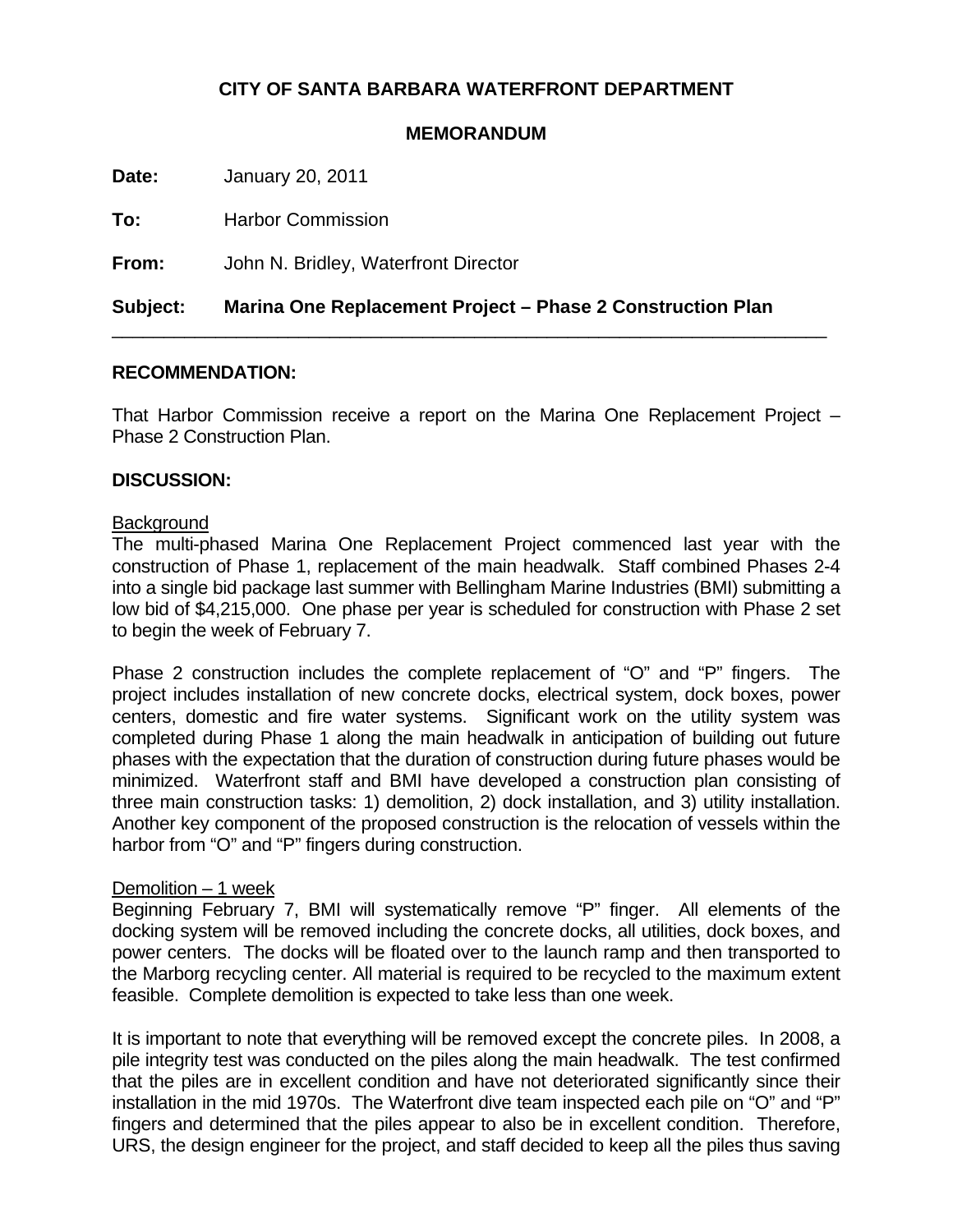Marina One Replacement Project – Phase 2 Construction Plan January 20, 2011 Page 2

a tremendous amount of money. In the event that some piles deteriorate unexpectedly or are somehow damaged, staff is aware of several repair techniques that can be completed in situ extending the life of the piles even further.

The same process will be used to demolish "O" finger, which is tentatively scheduled for the week of March 7.

## Dock Installation – 1 Week

Thirty-four new concrete docks will be trucked to the harbor from BMI's plant in Dixon, California beginning February 14. The "P" dock main walkway consists of 16 floats that will be lifted into the water with a crane at the launch ramp and then partially assembled. Subassembled units of three docks each will be floated over to "P" finger and attached to the main headwalk. Upon completion of the main walkway, 18 finger dock floats will be launched at the ramp and floated over to "P" finger for assembly. Dock installation and assembly is pretty straightforward and expected to take less than one week. It is possible that upon completion of dock installation and assembly, boats may be able to reoccupy the slips without any utilities.

"P" finger will have four new concrete piles installed at the end to secure the expansion of this finger. Two new 50' and two new 30' slips will be created during construction. Piles will be driven as this section of "P" finger is assembled.

With the exception of installing new piles, the same process will be used to install docks on "O" finger, which is tentatively scheduled for the week of March 14.

## Utility Installation – 2 Weeks

On February 21, BMI will begin installation of the new utilities and amenities on "P" finger. A new electrical system, including a transformer, will be installed. As Marina One is built out, a new transformer will be placed on each finger to provide adequate electrical service pursuant to updated code requirements. The transformer will be placed on the east side of the main walkway between slips 14 and 16 on "P" finger. There will be no reduction in slip size as a result of placing the transformer on the dock.

Utility installation also includes a new cable TV, domestic and firewater systems. New fire hose and fire extinguisher cabinets will be placed on the triangles at regular intervals. Cable TV cabinets will also be placed on some of the triangles. Cox Cable will restore service upon completion of the utility installation by BMI.

New dock boxes, power centers, and power pedestals will also be installed as part of the project. These amenities will be placed such that it will not be necessary to place cords across the finger docks to provide electricity to individual boats.

The same process will be used to install utilities "O" finger, which is tentatively scheduled to begin the week of March 21.